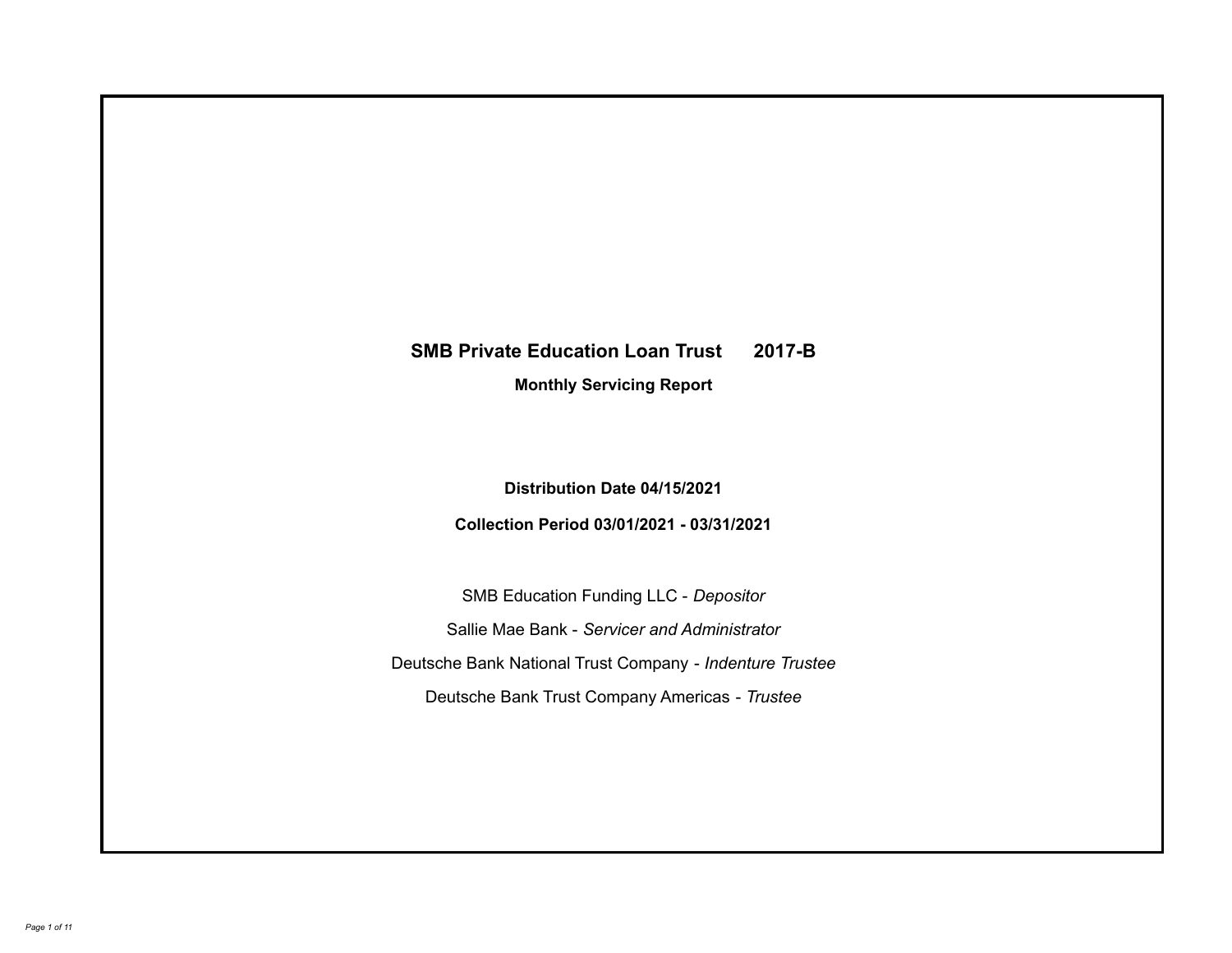A

| A | <b>Student Loan Portfolio Characteristics</b>   |                   | Settlement Date<br>11/08/2017 | 02/28/2021       | 03/31/2021       |
|---|-------------------------------------------------|-------------------|-------------------------------|------------------|------------------|
|   | <b>Principal Balance</b>                        |                   | \$701,477,893.40              | \$417,542,617.87 | \$407,761,965.35 |
|   | Interest to be Capitalized Balance              |                   | 46,726,543.99                 | 19,722,283.72    | 19,787,076.49    |
|   | Pool Balance                                    |                   | \$748,204,437.39              | \$437,264,901.59 | \$427,549,041.84 |
|   |                                                 |                   |                               |                  |                  |
|   | Weighted Average Coupon (WAC)                   |                   | 8.86%                         | 7.86%            | 7.86%            |
|   | Weighted Average Remaining Term                 |                   | 135.09                        | 128.06           | 128.29           |
|   | Number of Loans                                 |                   | 66,252                        | 39,529           | 38,603           |
|   | Number of Borrowers                             |                   | 63,554                        | 38,081           | 37,196           |
|   | Pool Factor                                     |                   |                               | 0.584419017      | 0.571433448      |
|   | Since Issued Total Constant Prepayment Rate (1) |                   |                               | 11.39%           | 11.51%           |
|   |                                                 |                   |                               |                  |                  |
| B | <b>Debt Securities</b>                          | <b>Cusip/Isin</b> | 03/15/2021                    |                  | 04/15/2021       |
|   | A <sub>2</sub> A                                | 83189DAB6         | \$171,577,238.85              |                  | \$167,020,500.63 |
|   | A <sub>2</sub> B                                | 83189DAC4         | \$84,508,192.26               |                  | \$82,263,828.66  |
|   | В                                               | 83189DAD2         | \$50,000,000.00               |                  | \$50,000,000.00  |
|   |                                                 |                   |                               |                  |                  |
| C | <b>Certificates</b>                             | <b>Cusip/Isin</b> | 03/15/2021                    |                  | 04/15/2021       |
|   | Residual                                        | 83189D100         | \$100,000.00                  |                  | \$100,000.00     |
|   |                                                 |                   |                               |                  |                  |
| D | <b>Account Balances</b>                         |                   | 03/15/2021                    |                  | 04/15/2021       |
|   | Reserve Account Balance                         |                   | \$1,891,480.00                |                  | \$1,891,480.00   |
|   |                                                 |                   |                               |                  |                  |

| <b>Asset / Liability</b>               | 03/15/2021       | 04/15/2021       |
|----------------------------------------|------------------|------------------|
| Overcollateralization Percentage       | 30.00%           | 30.00%           |
| Specified Overcollateralization Amount | \$131,179,470.48 | \$128,264,712.55 |
| Actual Overcollateralization Amount    | \$131,179,470.48 | \$128,264,712.55 |

(1) For additional information, see 'Since Issued CPR Methodology' found on page 11 of this report.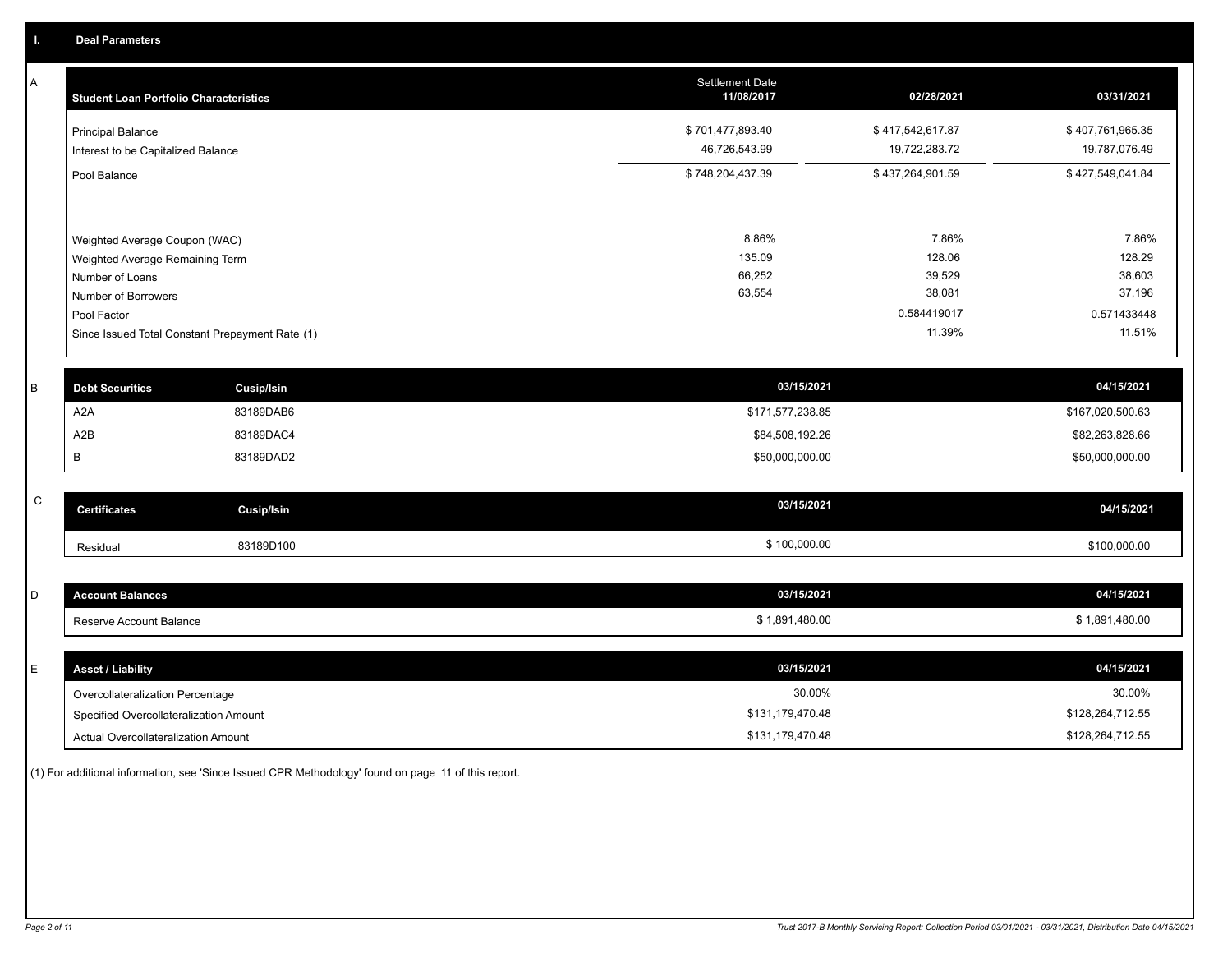| Α | <b>Student Loan Principal Receipts</b>                           |                 |
|---|------------------------------------------------------------------|-----------------|
|   | <b>Borrower Principal</b>                                        | 10,043,004.22   |
|   | <b>Consolidation Activity Principal</b>                          | 0.00            |
|   | Seller Principal Reimbursement                                   | (2,443.47)      |
|   | Servicer Principal Reimbursement                                 | 0.00            |
|   | Delinquent Principal Purchases by Servicer                       | 0.00            |
|   | <b>Other Principal Deposits</b>                                  | 86,876.88       |
|   | <b>Total Principal Receipts</b>                                  | \$10,127,437.63 |
| В | <b>Student Loan Interest Receipts</b>                            |                 |
|   | <b>Borrower Interest</b>                                         | 2,114,571.89    |
|   | <b>Consolidation Activity Interest</b>                           | 0.00            |
|   | Seller Interest Reimbursement                                    | (979.70)        |
|   | Servicer Interest Reimbursement                                  | 0.00            |
|   | Delinquent Interest Purchases by Servicer                        | 0.00            |
|   | Other Interest Deposits                                          | 1,178.62        |
|   | <b>Total Interest Receipts</b>                                   | \$2,114,770.81  |
| C | <b>Recoveries on Realized Losses</b>                             | \$71,814.80     |
| D | <b>Investment Income</b>                                         | \$257.27        |
| Е | <b>Funds Borrowed from Next Collection Period</b>                | \$0.00          |
| F | <b>Funds Repaid from Prior Collection Period</b>                 | \$0.00          |
| G | Loan Sale or Purchase Proceeds                                   | \$0.00          |
| H | Initial Deposits to Distribution Account                         | \$0.00          |
|   | <b>Excess Transferred from Other Accounts</b>                    | \$0.00          |
| J | <b>Borrower Benefit Reimbursements</b>                           | \$0.00          |
| Κ | <b>Other Deposits</b>                                            | \$0.00          |
| L | <b>Other Fees Collected</b>                                      | \$0.00          |
| М | <b>AVAILABLE FUNDS</b>                                           | \$12,314,280.51 |
| N | Non-Cash Principal Activity During Collection Period             | \$346,785.11    |
| O | Aggregate Purchased Amounts by the Depositor, Servicer or Seller | \$88,055.50     |
| P | Aggregate Loan Substitutions                                     | \$0.00          |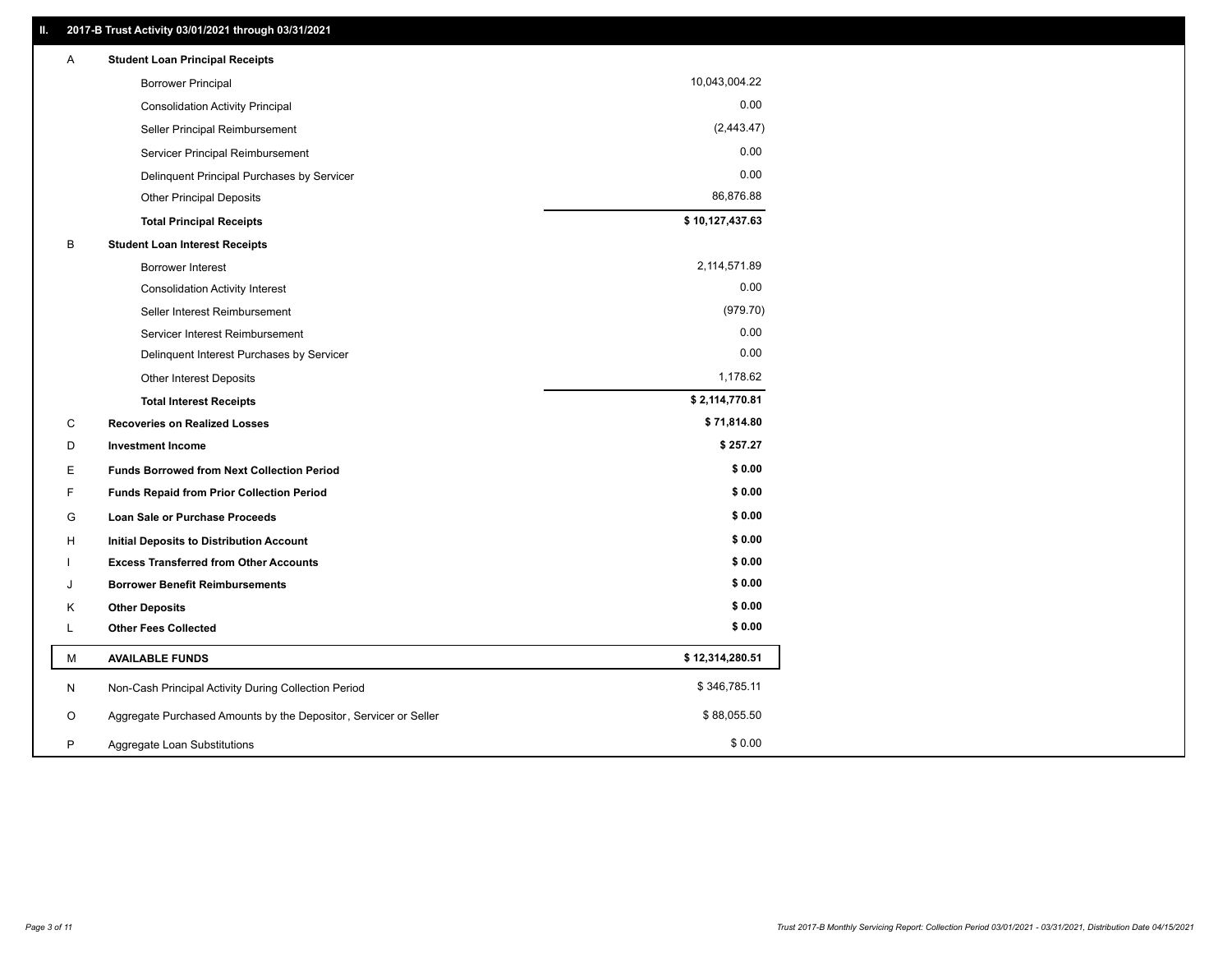|                   |                       |                          |         |                                                           | <b>Loans by Repayment Status</b> |                            |                          |         |                                                           |                |                            |
|-------------------|-----------------------|--------------------------|---------|-----------------------------------------------------------|----------------------------------|----------------------------|--------------------------|---------|-----------------------------------------------------------|----------------|----------------------------|
|                   |                       |                          |         | 03/31/2021                                                |                                  |                            |                          |         | 02/28/2021                                                |                |                            |
|                   |                       | <b>Wtd Avg</b><br>Coupon | # Loans | Principal and<br><b>Interest Accrued</b><br>to Capitalize | % of Principal                   | % of Loans in<br>Repay (1) | <b>Wtd Avg</b><br>Coupon | # Loans | Principal and<br><b>Interest Accrued</b><br>to Capitalize | % of Principal | % of Loans in<br>Repay (1) |
| INTERIM:          | IN SCHOOL             | 8.85%                    | 1,793   | \$26,649,454.64                                           | 6.233%                           | $-$ %                      | 8.86%                    | 1,773   | \$26,188,867.88                                           | 5.989%         | $-$ %                      |
|                   | <b>GRACE</b>          | 9.01%                    | 484     | \$6,903,193.05                                            | 1.615%                           | $-$ %                      | 9.00%                    | 563     | \$8,106,312.92                                            | 1.854%         | $-$ %                      |
|                   | <b>DEFERMENT</b>      | 8.59%                    | 2,988   | \$38,455,299.97                                           | 8.994%                           | $-$ %                      | 8.58%                    | 2,961   | \$38,144,368.98                                           | 8.723%         | $-$ %                      |
| <b>REPAYMENT:</b> | <b>CURRENT</b>        | 7.65%                    | 31,593  | \$330,192,708.46                                          | 77.229%                          | 92.870%                    | 7.66%                    | 32,347  | \$338,420,721.01                                          | 77.395%        | 92.762%                    |
|                   | 31-60 DAYS DELINQUENT | 7.83%                    | 341     | \$4,850,046.96                                            | 1.134%                           | 1.364%                     | 8.02%                    | 414     | \$5,971,513.17                                            | 1.366%         | 1.637%                     |
|                   | 61-90 DAYS DELINQUENT | 8.05%                    | 180     | \$2,667,331.21                                            | 0.624%                           | 0.750%                     | 7.92%                    | 210     | \$3,214,993.09                                            | 0.735%         | 0.881%                     |
|                   | > 90 DAYS DELINQUENT  | 8.64%                    | 135     | \$2,089,015.11                                            | 0.489%                           | 0.588%                     | 9.04%                    | 139     | \$1,972,109.47                                            | 0.451%         | 0.541%                     |
|                   | FORBEARANCE           | 8.12%                    | 1,089   | \$15,741,992.44                                           | 3.682%                           | 4.428%                     | 8.14%                    | 1,122   | \$15,246,015.07                                           | 3.487%         | 4.179%                     |
| <b>TOTAL</b>      |                       |                          | 38,603  | \$427,549,041.84                                          | 100.00%                          | 100.00%                    |                          | 39,529  | \$437,264,901.59                                          | 100.00%        | 100.00%                    |

Percentages may not total 100% due to rounding \*

1 Loans classified in "Repayment" include any loan for which interim interest only, \$25 fixed payments or full principal and interest payments are due.

|                         |                                                                                                                            |                          |         |                                                                  | <b>Loans by Borrower Status</b> |                                |                          |         |                                                                  |                |                                |
|-------------------------|----------------------------------------------------------------------------------------------------------------------------|--------------------------|---------|------------------------------------------------------------------|---------------------------------|--------------------------------|--------------------------|---------|------------------------------------------------------------------|----------------|--------------------------------|
|                         |                                                                                                                            |                          |         | 03/31/2021                                                       |                                 |                                |                          |         | 02/28/2021                                                       |                |                                |
|                         |                                                                                                                            | <b>Wtd Avg</b><br>Coupon | # Loans | <b>Principal and</b><br><b>Interest Accrued</b><br>to Capitalize | % of Principal                  | % of Loans in<br>P&I Repay (2) | <b>Wtd Avg</b><br>Coupon | # Loans | <b>Principal and</b><br><b>Interest Accrued</b><br>to Capitalize | % of Principal | % of Loans in<br>P&I Repay (2) |
| <b>INTERIM:</b>         | IN SCHOOL                                                                                                                  | 8.42%                    | 3,377   | \$49.024.410.98                                                  | 11.466%                         | $-$ %                          | 8.42%                    | 3,335   | \$48,126,345.07                                                  | 11.006%        | $-$ %                          |
|                         | <b>GRACE</b>                                                                                                               | 8.65%                    | 906     | \$12,334,888.03                                                  | 2.885%                          | $-$ %                          | 8.63%                    | 1,053   | \$14,585,109.02                                                  | 3.336%         | $-$ %                          |
|                         | <b>DEFERMENT</b>                                                                                                           | 8.26%                    | 5,303   | \$65,360,733.50                                                  | 15.287%                         | $-$ %                          | 8.24%                    | 5,287   | \$65,258,998.24                                                  | 14.924%        | $-$ %                          |
| P&I REPAYMENT:          | <b>CURRENT</b>                                                                                                             | 7.61%                    | 27,294  | \$275,804,971.39                                                 | 64.508%                         | 91.682%                        | 7.62%                    | 27,993  | \$283,195,311.59                                                 | 64.765%        | 91.562%                        |
|                         | 31-60 DAYS DELINQUENT                                                                                                      | 7.84%                    | 325     | \$4,617,221.52                                                   | 1.080%                          | 1.535%                         | 8.00%                    | 401     | \$5,837,037.57                                                   | 1.335%         | 1.887%                         |
|                         | 61-90 DAYS DELINQUENT                                                                                                      | 8.04%                    | 177     | \$2,606,497.63                                                   | 0.610%                          | 0.866%                         | 7.88%                    | 203     | \$3,082,147.61                                                   | 0.705%         | 0.997%                         |
|                         | > 90 DAYS DELINQUENT                                                                                                       | 8.62%                    | 132     | \$2,058,326.35                                                   | 0.481%                          | 0.684%                         | 9.02%                    | 135     | \$1,933,937.42                                                   | 0.442%         | 0.625%                         |
|                         | <b>FORBEARANCE</b>                                                                                                         | 8.12%                    | 1,089   | \$15,741,992.44                                                  | 3.682%                          | 5.233%                         | 8.14%                    | 1,122   | \$15,246,015.07                                                  | 3.487%         | 4.929%                         |
| <b>TOTAL</b><br>$\star$ | Percentages may not total 100% due to rounding                                                                             |                          | 38,603  | \$427,549,041.84                                                 | 100.00%                         | 100.00%                        |                          | 39,529  | \$437,264,901.59                                                 | 100.00%        | 100.00%                        |
| 2                       | Loans classified in "P&I Repayment" includes only those loans for which scheduled principal and interest payments are due. |                          |         |                                                                  |                                 |                                |                          |         |                                                                  |                |                                |

To conform with company standard reporting these sections now include Princial and Interest Accrued to Capitalize .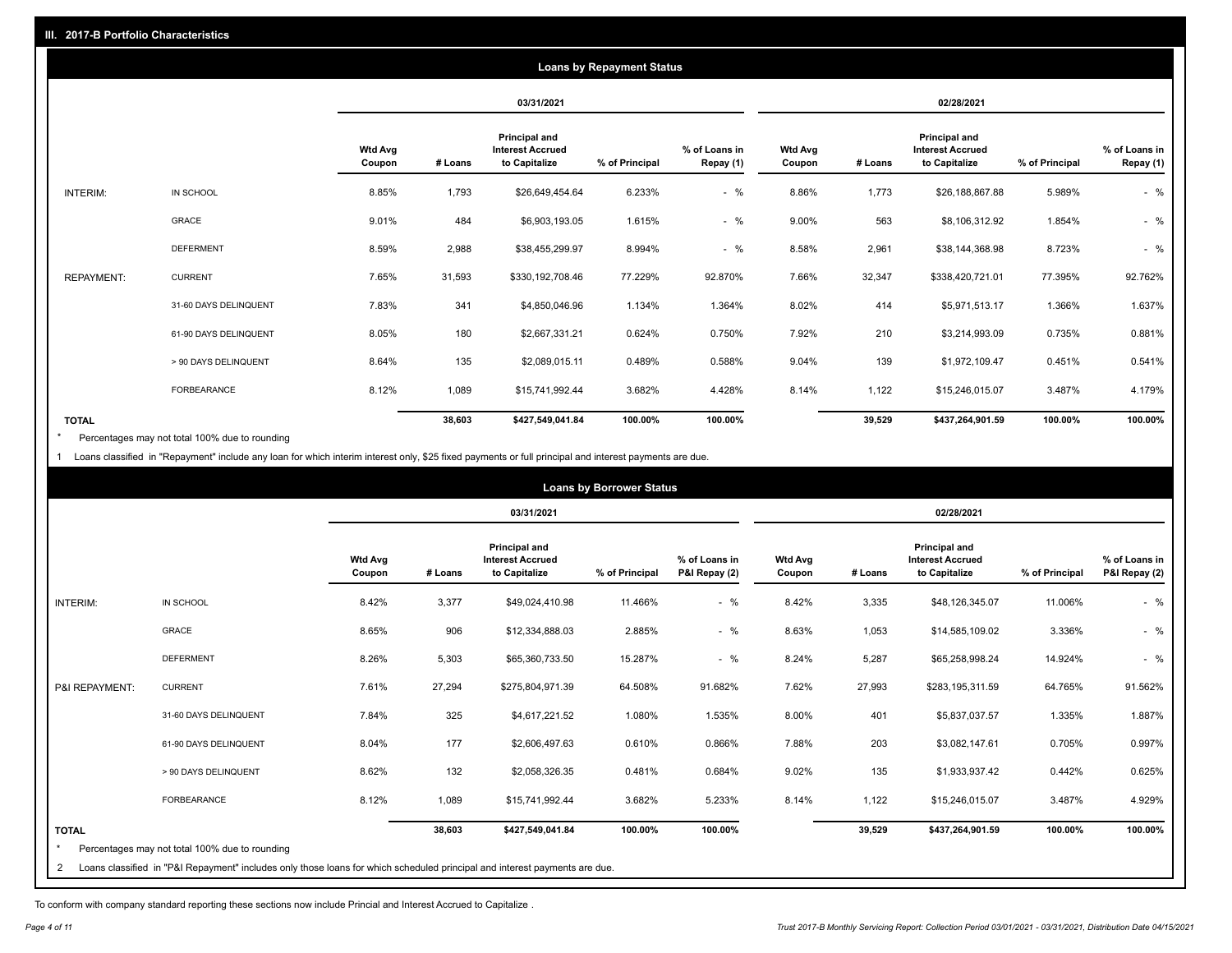|                                                                                                  | 3/31/2021        | 2/28/2021        |  |
|--------------------------------------------------------------------------------------------------|------------------|------------------|--|
| Pool Balance                                                                                     | \$427,549,041.84 | \$437,264,901.59 |  |
| Total # Loans                                                                                    | 38,603           | 39,529           |  |
| Total # Borrowers                                                                                | 37,196           | 38,081           |  |
| Weighted Average Coupon                                                                          | 7.86%            | 7.86%            |  |
| Weighted Average Remaining Term                                                                  | 128.29           | 128.06           |  |
| Percent of Pool - Cosigned                                                                       | 92.7%            | 92.7%            |  |
| Percent of Pool - Non Cosigned                                                                   | 7.3%             | 7.3%             |  |
| Borrower Interest Accrued for Period                                                             | \$2,729,654.48   | \$2,544,730.33   |  |
| Outstanding Borrower Interest Accrued                                                            | \$23,389,895.67  | \$23,421,722.88  |  |
| Gross Principal Realized Loss - Periodic *                                                       | \$263,249.03     | \$656,630.05     |  |
| Gross Principal Realized Loss - Cumulative *                                                     | \$18,890,546.03  | \$18,627,297.00  |  |
| Recoveries on Realized Losses - Periodic                                                         | \$71,814.80      | \$60,949.41      |  |
| Recoveries on Realized Losses - Cumulative                                                       | \$2,256,058.62   | \$2,184,243.82   |  |
| Net Losses - Periodic                                                                            | \$191,434.23     | \$595,680.64     |  |
| Net Losses - Cumulative                                                                          | \$16,634,487.41  | \$16,443,053.18  |  |
| Non-Cash Principal Activity - Capitalized Interest                                               | \$612,382.55     | \$1,188,147.55   |  |
| Since Issued Total Constant Prepayment Rate (CPR) (1)                                            | 11.51%           | 11.39%           |  |
| <b>Loan Substitutions</b>                                                                        | \$0.00           | \$0.00           |  |
| <b>Cumulative Loan Substitutions</b>                                                             | \$0.00           | \$0.00           |  |
| <b>Unpaid Servicing Fees</b>                                                                     | \$0.00           | \$0.00           |  |
| <b>Unpaid Administration Fees</b>                                                                | \$0.00           | \$0.00           |  |
| <b>Unpaid Carryover Servicing Fees</b>                                                           | \$0.00           | \$0.00           |  |
| Note Interest Shortfall                                                                          | \$0.00           | \$0.00           |  |
| Loans in Modification                                                                            | \$29,680,322.41  | \$29,553,791.30  |  |
| % of Loans in Modification as a % of Loans in Repayment (P&I)                                    | 10.41%           | 10.05%           |  |
|                                                                                                  |                  |                  |  |
| % Annualized Gross Principal Realized Loss - Periodic as a %<br>of Loans in Repayment (P&I) * 12 | 1.11%            | 2.68%            |  |
| % Gross Principal Realized Loss - Cumulative as a % of                                           |                  |                  |  |
| Original Pool Balance                                                                            | 2.52%            | 2.49%            |  |
|                                                                                                  |                  |                  |  |

\* In accordance with the Servicer's current policies and procedures, after September 1, 2017 loans subject to bankruptcy claims generally will not be reported as a charged- off unless and until they are delinquent for 120

(1) For additional information, see 'Since Issued CPR Methodology' found on page 11 of this report.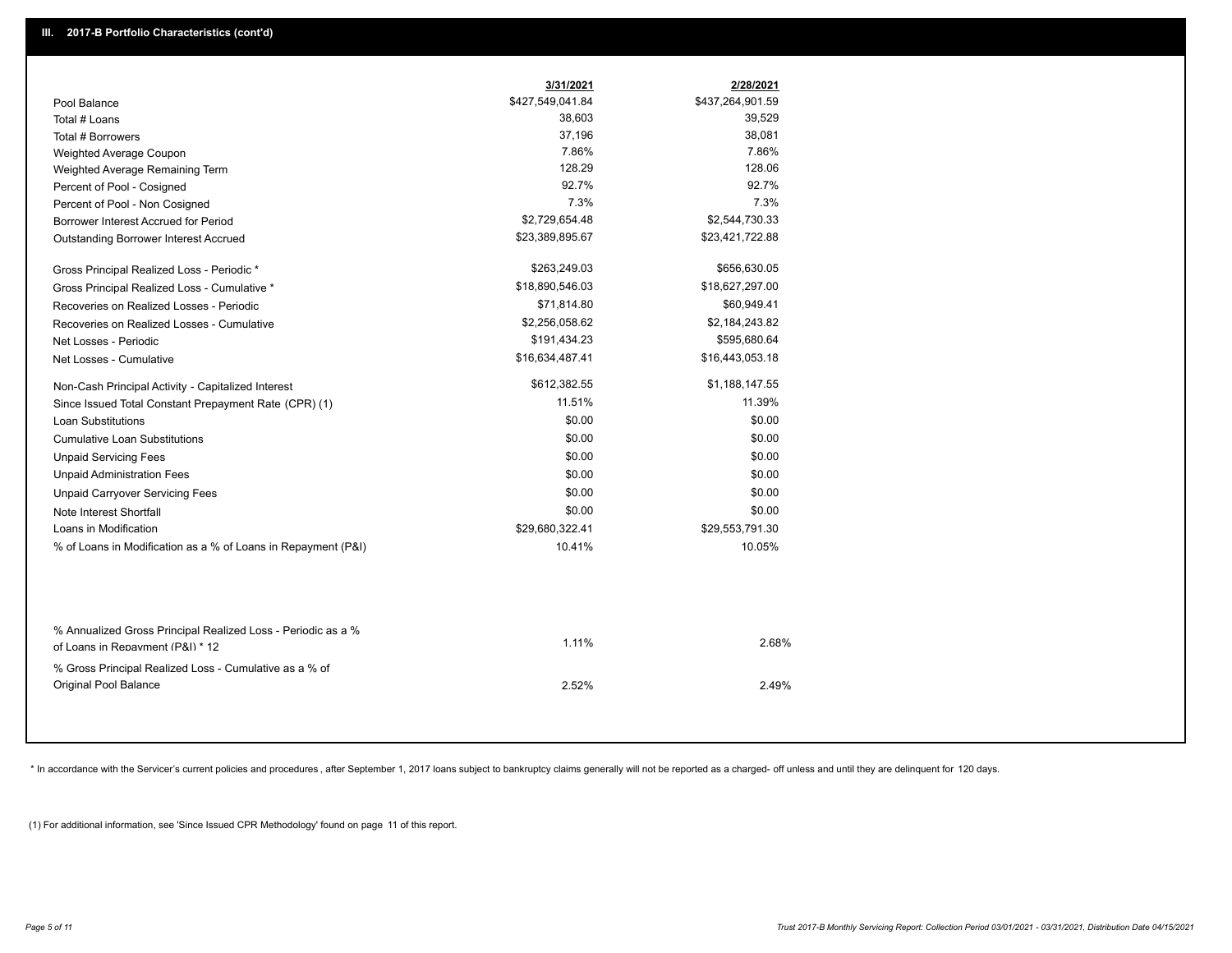## **Loan Program**

A

|                                    | Weighted<br>Average | # LOANS  | <b>\$ AMOUNT</b> | $%$ *    |
|------------------------------------|---------------------|----------|------------------|----------|
| - Smart Option Interest-Only Loans | 6.85%               | 8,525    | \$67,635,461.35  | 15.819%  |
| - Smart Option Fixed Pay Loans     | 7.85%               | 9,448    | \$127,676,301.88 | 29.862%  |
| - Smart Option Deferred Loans      | 8.17%               | 20.630   | \$232,237,278.61 | 54.318%  |
| - Other Loan Programs              | $0.00\%$            | $\Omega$ | \$0.00           | 0.000%   |
| Total                              | 7.86%               | 38,603   | \$427,549,041.84 | 100.000% |

\* Percentages may not total 100% due to rounding

B

C

**Index Type**

|                       | Weighted<br>Average | # LOANS | \$ AMOUNT        | $%$ *    |
|-----------------------|---------------------|---------|------------------|----------|
| - Fixed Rate Loans    | 8.21%               | 8,445   | \$105,658,372.24 | 24.713%  |
| - LIBOR Indexed Loans | 7.75%               | 30,158  | \$321,890,669.60 | 75.287%  |
| - Other Index Rates   | $0.00\%$            |         | \$0.00           | 0.000%   |
| <b>Total</b>          | 7.86%               | 38,603  | \$427,549,041.84 | 100.000% |

\* Percentages may not total 100% due to rounding

# **Weighted Average Recent FICO**

| 2,526<br>2,391<br>4,057<br>8,116 | \$28,306,683.09<br>\$27,137,813.34<br>\$46,342,679.54<br>\$91,858,635.12 | 6.621%<br>6.347%<br>10.839% |
|----------------------------------|--------------------------------------------------------------------------|-----------------------------|
|                                  |                                                                          |                             |
|                                  |                                                                          |                             |
|                                  |                                                                          |                             |
|                                  |                                                                          | 21.485%                     |
| 21,512                           | \$233,894,239.20                                                         | 54.706%                     |
|                                  | \$8,991.55                                                               | $0.002\%$                   |
| 38,603                           | \$427,549,041.84                                                         | 100.000%                    |
|                                  |                                                                          |                             |

To conform with company standard reporting these sections now include Princial and Interest Accrued to Capitalize .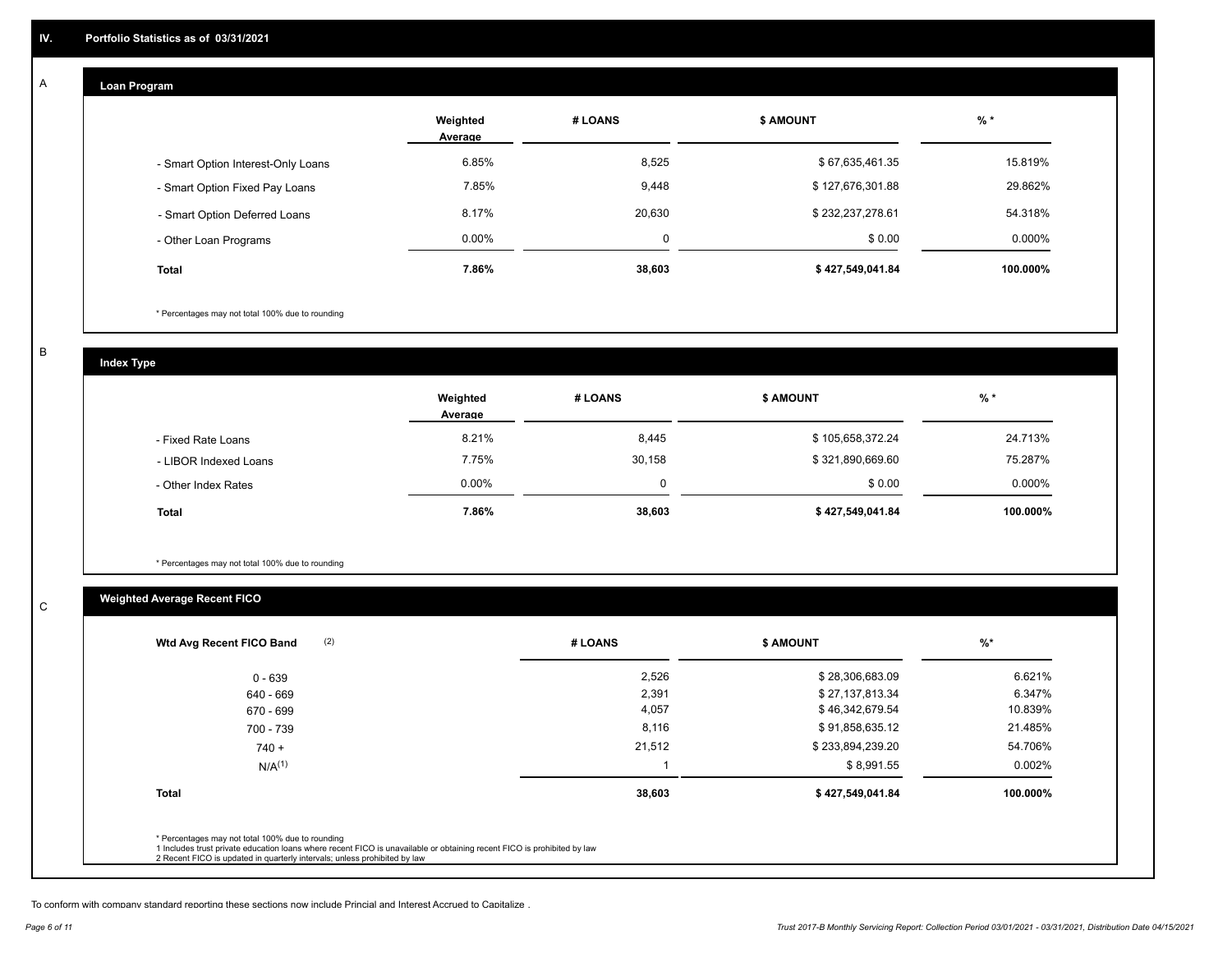| V. | 2017-B Reserve Account, Principal Distribution, and R-2 Certificate Calculations                                                                                                                                          |                  |  |
|----|---------------------------------------------------------------------------------------------------------------------------------------------------------------------------------------------------------------------------|------------------|--|
| Α. | <b>Reserve Account</b>                                                                                                                                                                                                    |                  |  |
|    | Specified Reserve Account Balance                                                                                                                                                                                         | \$1,891,480.00   |  |
|    | Actual Reserve Account Balance                                                                                                                                                                                            | \$1,891,480.00   |  |
| В. | <b>Principal Distribution Amount</b>                                                                                                                                                                                      |                  |  |
|    | Class A Notes Outstanding<br>i.                                                                                                                                                                                           | \$256,085,431.11 |  |
|    | Pool Balance<br>ii.                                                                                                                                                                                                       | \$427,549,041.84 |  |
|    | First Priority Principal Distribution Amount (i - ii)<br>iii.                                                                                                                                                             | \$0.00           |  |
|    | Class A and B Notes Outstanding<br>iv.                                                                                                                                                                                    | \$306,085,431.11 |  |
|    | First Priority Principal Distribution Amount<br>۷.                                                                                                                                                                        | \$0.00           |  |
|    | Pool Balance<br>VI.                                                                                                                                                                                                       | \$427,549,041.84 |  |
|    | Specified Overcollateralization Amount<br>vii.                                                                                                                                                                            | \$128,264,712.55 |  |
|    | Regular Principal Distribution Amount (if (iv > 0, (iv - v) - (vi - vii))<br>viii.                                                                                                                                        | \$6,801,101.82   |  |
|    | Pool Balance<br>ix.                                                                                                                                                                                                       | \$427,549,041.84 |  |
|    | 10% of Initial Pool Balance<br>х.                                                                                                                                                                                         | \$74,820,443.74  |  |
|    | First Priority Principal Distribution Amount<br>xi.                                                                                                                                                                       | \$0.00           |  |
|    | Regular Principal Distribution Amount<br>xii.                                                                                                                                                                             | \$6,801,101.82   |  |
|    | Available Funds (after payment of waterfall items A through I)<br>xiii.                                                                                                                                                   | \$4,615,119.49   |  |
|    | Additional Principal Distribution Amount (if(vi <= x,min(xiii, vi - xi - xii)))<br>xiv.                                                                                                                                   | \$0.00           |  |
| C. | R-2 Certificate                                                                                                                                                                                                           |                  |  |
|    | <b>Previous Notional Balance</b>                                                                                                                                                                                          | \$45,942,940.00  |  |
|    | Shortfall of Principal                                                                                                                                                                                                    | \$0.00           |  |
|    | Shortfall of Interest                                                                                                                                                                                                     | \$0.00           |  |
|    | <b>Current Notional Balance</b>                                                                                                                                                                                           | \$45,942,940.00  |  |
|    | Excess Distribution Allocated (1)                                                                                                                                                                                         | \$1,291,748.88   |  |
| D. | R-3 Certificate                                                                                                                                                                                                           |                  |  |
|    | <b>Previous Notional Balance</b>                                                                                                                                                                                          | \$19,202,299.00  |  |
|    | Remaining Principal Collections (2)                                                                                                                                                                                       | \$0.00           |  |
|    | <b>Current Notional Balance</b>                                                                                                                                                                                           | \$18,939,049.97  |  |
|    | 1. Until the notional amount of the R-2 Certificate is reduced to zero and if there is excess cash through the distribution available it will be distributed to the R-2 Certificate, otherwise the<br>amount will be zero |                  |  |

amount will be zero<br>2. Payments will be made after the principal balance of each class of notes has been reduced to zero and the pool balance is less than or equal to the principal balance of the R-3 **Certificate**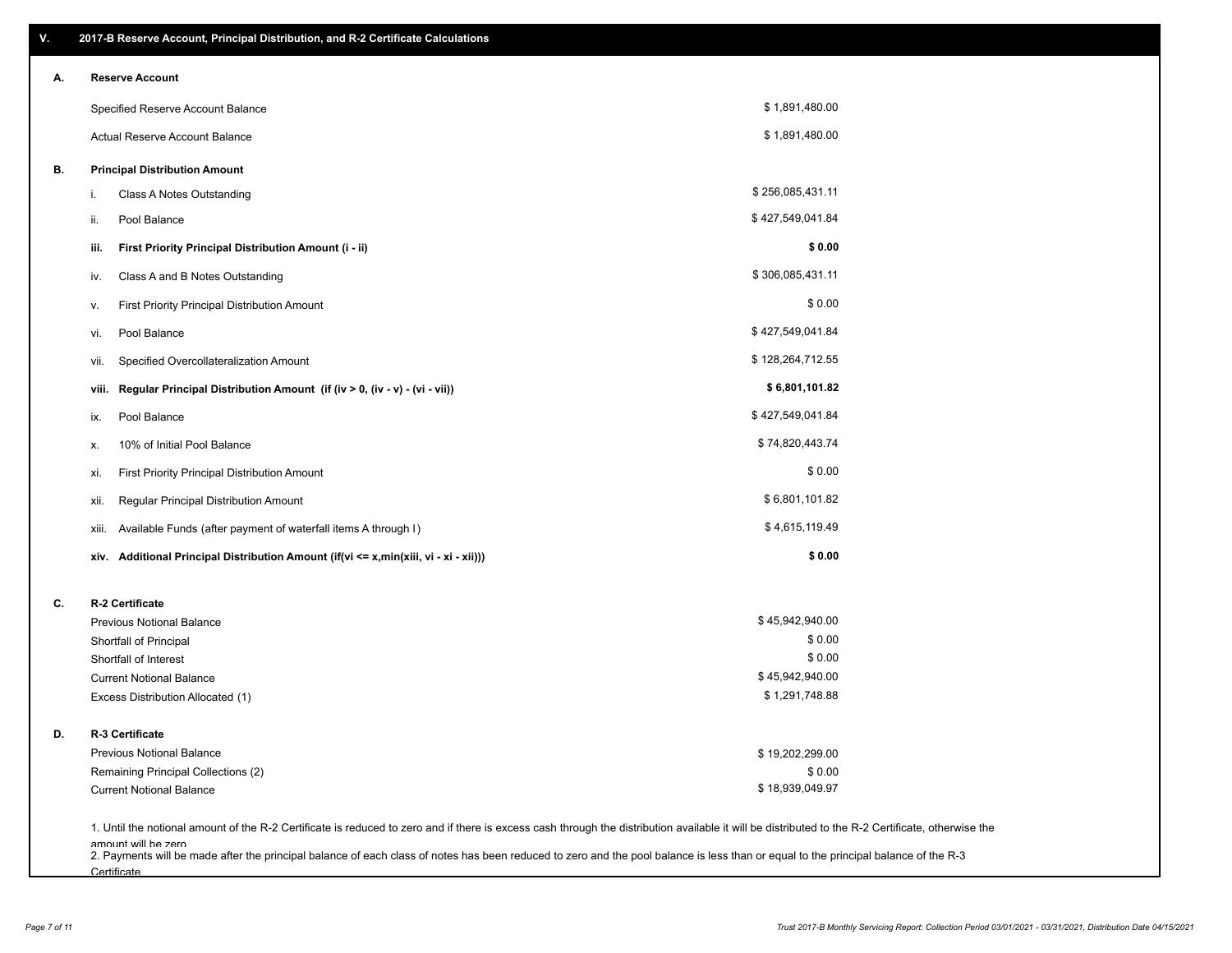|    |                                                         | Paid           | <b>Funds Balance</b> |
|----|---------------------------------------------------------|----------------|----------------------|
|    | <b>Total Available Funds</b>                            |                | \$12,314,280.51      |
| A  | <b>Trustee Fees</b>                                     | \$0.00         | \$12,314,280.51      |
| В  | <b>Servicing Fees</b>                                   | \$278,394.43   | \$12,035,886.08      |
| C  | i. Administration Fees                                  | \$8,333.00     | \$12,027,553.08      |
|    | ii. Unreimbursed Administrator Advances plus any Unpaid | \$0.00         | \$12,027,553.08      |
| D  | Class A Noteholders Interest Distribution Amount        | \$465,498.44   | \$11,562,054.64      |
| Е  | First Priority Principal Payment                        | \$0.00         | \$11,562,054.64      |
| F. | Class B Noteholders Interest Distribution Amount        | \$145,833.33   | \$11,416,221.31      |
| G  | <b>Reinstatement Reserve Account</b>                    | \$0.00         | \$11,416,221.31      |
| H  | Regular Principal Distribution                          | \$6,801,101.82 | \$4,615,119.49       |
|    | <b>Carryover Servicing Fees</b>                         | \$0.00         | \$4,615,119.49       |
| J  | Additional Principal Distribution Amount                | \$0.00         | \$4,615,119.49       |
| Κ  | Unpaid Expenses of Trustee                              | \$0.00         | \$4,615,119.49       |
| L  | Unpaid Expenses of Administrator                        | \$0.00         | \$4,615,119.49       |
| M  | i. Remaining Funds to the R-1 Certificateholder(s)      | \$3,323,370.61 | \$1,291,748.88       |
|    | ii. Remaining Funds to the R-2 Certificateholder(s)     | \$1,291,748.88 | \$0.00               |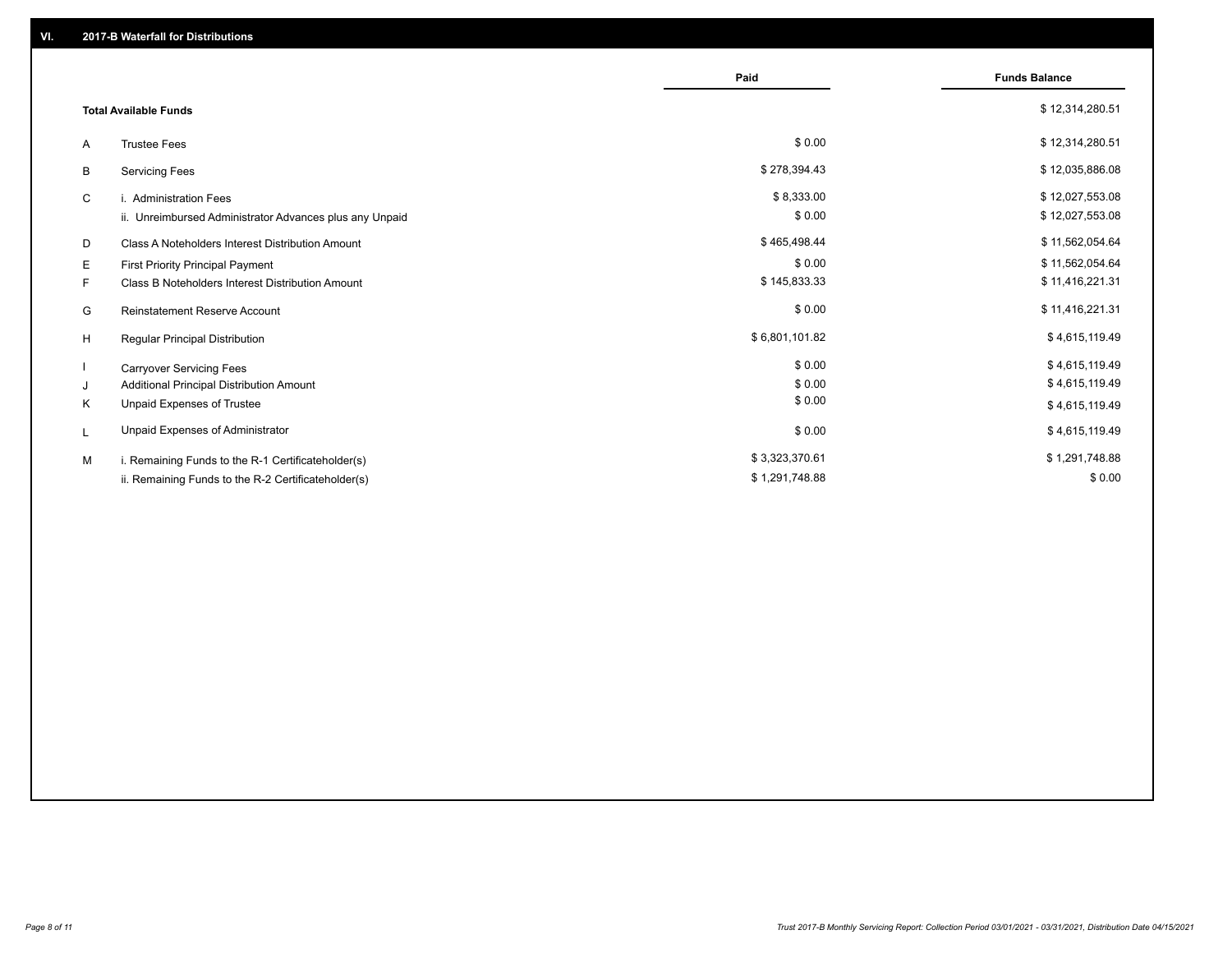| <b>Distribution Amounts</b>                                |                         |                         |                         |
|------------------------------------------------------------|-------------------------|-------------------------|-------------------------|
|                                                            | A <sub>2</sub> A        | A <sub>2</sub> B        | в                       |
| Cusip/Isin                                                 | 83189DAB6               | 83189DAC4               | 83189DAD2               |
| <b>Beginning Balance</b>                                   | \$171,577,238.85        | \$84,508,192.26         | \$50,000,000.00         |
| Index                                                      | <b>FIXED</b>            | <b>LIBOR</b>            | <b>FIXED</b>            |
| Spread/Fixed Rate                                          | 2.82%                   | 0.75%                   | 3.50%                   |
| Record Date (Days Prior to Distribution)                   | 1 NEW YORK BUSINESS DAY | 1 NEW YORK BUSINESS DAY | 1 NEW YORK BUSINESS DAY |
| <b>Accrual Period Begin</b>                                | 3/15/2021               | 3/15/2021               | 3/15/2021               |
| <b>Accrual Period End</b>                                  | 4/15/2021               | 4/15/2021               | 4/15/2021               |
| Daycount Fraction                                          | 0.08333333              | 0.08611111              | 0.08333333              |
| Interest Rate*                                             | 2.82000%                | 0.85600%                | 3.50000%                |
| <b>Accrued Interest Factor</b>                             | 0.002350000             | 0.000737111             | 0.002916667             |
| <b>Current Interest Due</b>                                | \$403,206.51            | \$62,291.93             | \$145,833.33            |
| Interest Shortfall from Prior Period Plus Accrued Interest | $$ -$                   | $\mathcal{S}$ -         | $$ -$                   |
| <b>Total Interest Due</b>                                  | \$403,206.51            | \$62,291.93             | \$145,833.33            |
| <b>Interest Paid</b>                                       | \$403,206.51            | \$62,291.93             | \$145,833.33            |
| <b>Interest Shortfall</b>                                  | $$ -$                   | $\mathsf{\$}$ -         | $$ -$                   |
| <b>Principal Paid</b>                                      | \$4,556,738.22          | \$2,244,363.60          | $$ -$                   |
| <b>Ending Principal Balance</b>                            | \$167,020,500.63        | \$82,263,828.66         | \$50,000,000.00         |
| Paydown Factor                                             | 0.017002755             | 0.017002755             | 0.000000000             |
| <b>Ending Balance Factor</b>                               | 0.623210823             | 0.623210823             | 1.000000000             |

\* Pay rates for Current Distribution. For the interest rates applicable to the next distribution date, please see https://www.salliemae.com/about/investors/data/SMBabrate.txt.

**VII. 2017-B Distributions**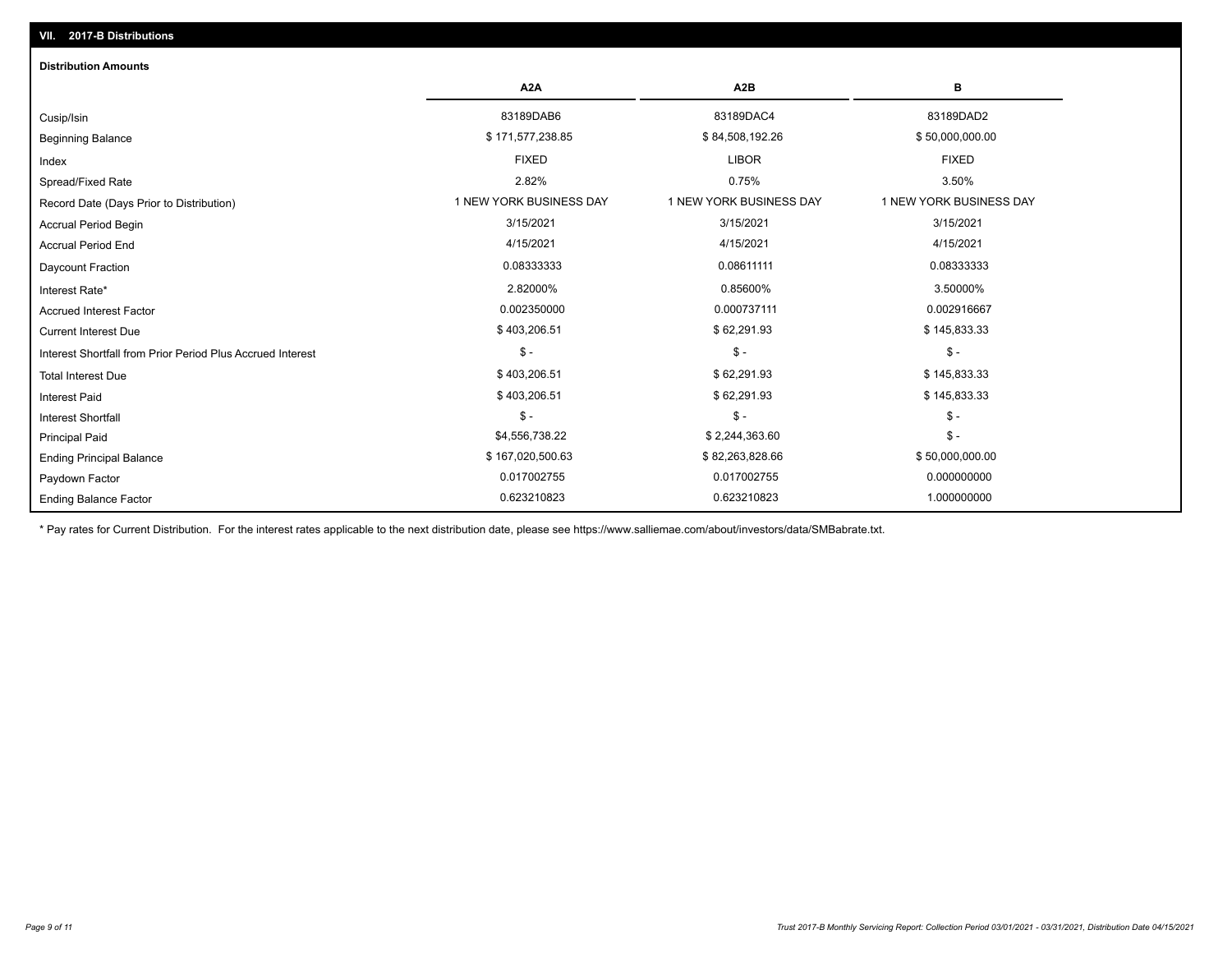#### **VIII. 2017-B Methodology**

### **Since Issued Total CPR**

$$
\text{total CPR} = 1 - \left(\frac{APB}{PPB}\right)^{\left(\frac{12}{MSC}\right)}
$$

APB = Actual period-end Pool Balance PPB = Projected period-end Pool Balance assuming no prepayments and no defaults Pool Balance = Sum(Principal Balance + Interest Accrued to Capitalize Balance) MSC = Months Since Cut-Off

 $\mathsf{I}$ J λ

## **Since-Issued Total Constant Prepayment Rate (CPR)**

Since-Issued Total CPR measures prepayments, both voluntary and involuntary, for a trust student loan pool over the life of a transaction. For each trust distribution, the actual month-end pool balance is compared against a month-end pool balance originally projected at issuance assuming no prepayments and defaults. For purposes of Since- Issued Total CPR calculations, projected period end pool balance assumes in-school status loans have up to a six month grace period before moving to repayment, grace status loans remain in grace status until their status end date and then to move to full principal and interest repayment, loans subject to interim interest or fixed payments during their in-school and grace period continue paying interim interest or fixed payments until full